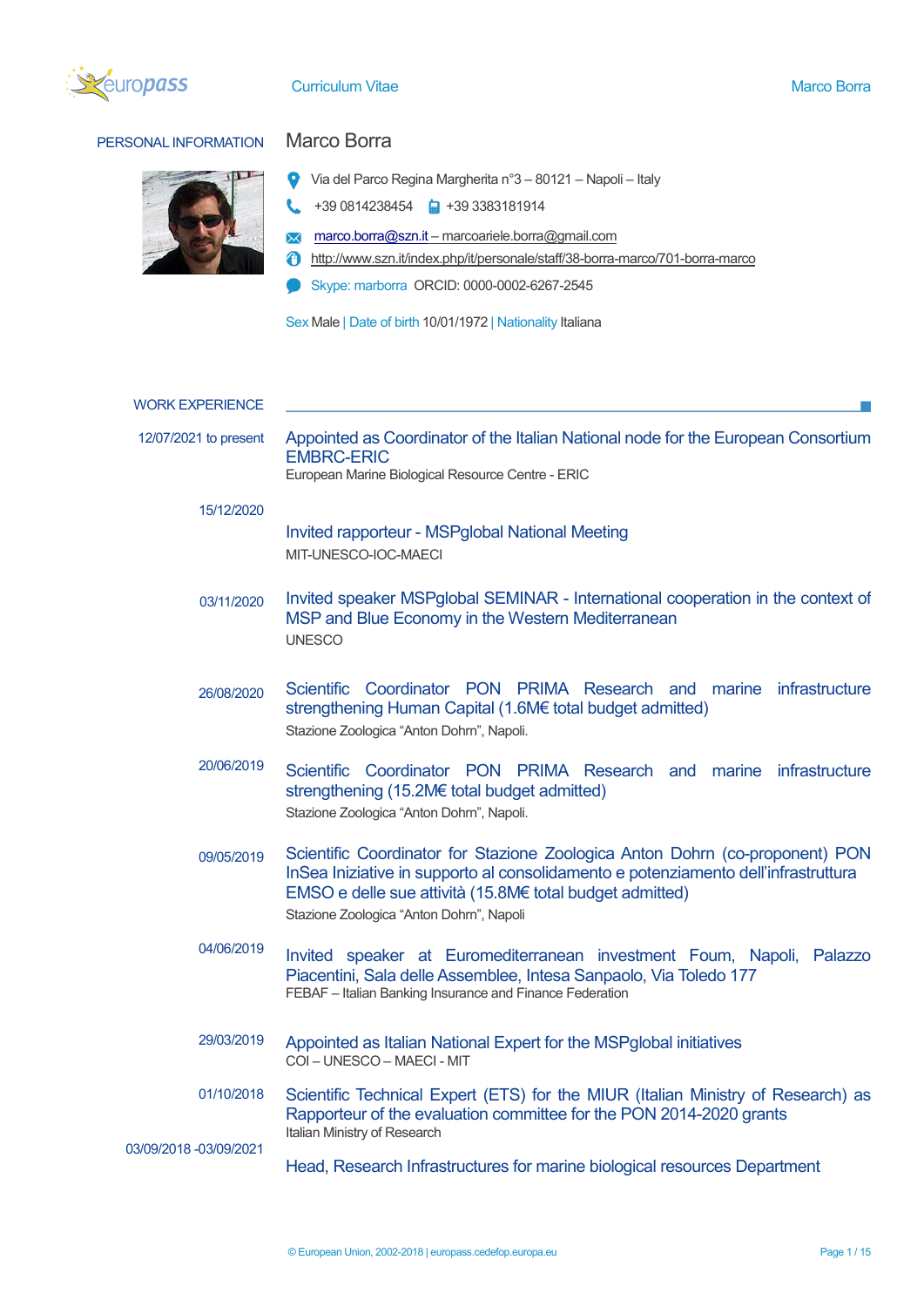

Stazione Zoologica "Anton Dohrn", Napoli.

- 12/12/2017 to 31/05/2021 Head, Grant and Innovation Office (GIO), Stazione Zoologica "Anton Dohrn", Napoli.
- 23/11/2017 to 10/07/2019 Appointed as Stazione Zoologica Representative for the coordination of the technical secretary of the Italian National Cluster Blue Growth Stazione Zoologica "Anton Dohrn", Napoli
	- 01/10/2017 to present Senior Technologist (II level) at the Molecular Biology Service. Permanent position Stazione Zoologica "Anton Dohrn", Napoli.
		- 24/05/2017 Appointed as Italian representative in the United Nation Conference *"Our oceans, our future: partnering for the implementation of Sustainable Development Goal 14*" giving a talk on *"G7 Science and Technology Cooperation: The Future of the Ocean" in the JPI Ocean side event "G7 Science and Technology Cooperation: the Future of the Ocean"* United Nation NY.
			- 2017 co-author of the European Marine Biological resource Centre (EMBRC-ERIC) Business Plan European Marine Biological Resource Centre - ERIC.
			- 11/2016 Member of the steering Board of the OCSE "*Fostering Innovation in the Ocean Economy*" project Organisation for Economic Co-operation and Development - OECD - Paris
		- 17/10/2016 Appointed as Italian representative in the working group "*Promote increased G7 political cooperation by identifying additional action needed to enhance future routine ocean observation*" in the framework of "*The future of the Seas and Oceans*" actions of the next G7 G7
			- 07/2016 Member of the Organizing Committee for the two day workshop "Next Challenges in nucleic Acid Sequencing" – Stazione Zoologica 13-14/07/2016 Stazione Zoologica "Anton Dohrn", Napoli.
	- 18/05/2016 to present In charge of international cooperation and strategic partnership for the SZN Stazione Zoologica "Anton Dohrn", Napoli.
- 01/12/2014 to 02/01/2015 Appointed Adjunct Coordinator to the Service and Technological Research Section, Research infrastructure for marine biological resources, with special regards to the Implementation of the EMBRC-ERIC Stazione Zoologica "Anton Dohrn", Napoli.
	- 11/2014 Invited speaker at International Conference on Mediterranean Sea Marine Research: Scientific Priorities and Societal Challenges - 18th-20th November 2014, Hammamet (Tunisia)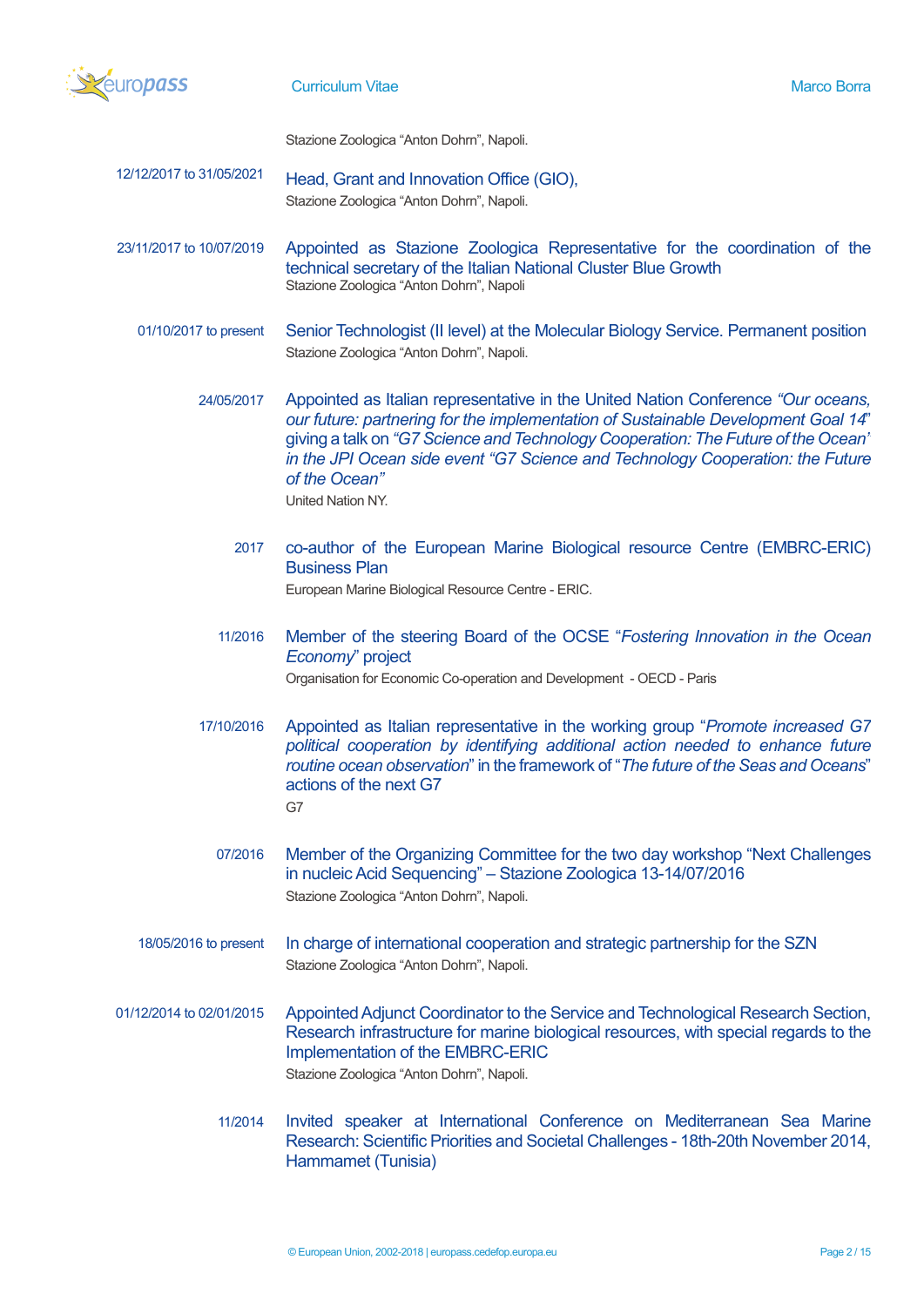

| 24/04/2014 to 12/07/2021t | Appointed Italian Liaison Officer for the European Consortium EMBRC<br>European Marine Biological Resuorce Centre - ERIC.                                                                                                                                                                                                    |
|---------------------------|------------------------------------------------------------------------------------------------------------------------------------------------------------------------------------------------------------------------------------------------------------------------------------------------------------------------------|
| 2012 to 3/09/2017         | Technologist at the Molecular Biology Service, Permanent position<br>Stazione Zoologica "Anton Dohrn", Napoli.                                                                                                                                                                                                               |
| 11/2012                   | Member of the Organizing Committee and faculty of the International course in<br>methods in microbial ecology. Stazione Zoologica "A. Dohrn" (Italy) November 05-<br>09, 2012<br>Stazione Zoologica "Anton Dohrn", Napoli.                                                                                                   |
| 05/2012                   | Member of the Organizing Committee of the ASSEMBLE Workshop on "Functional<br>Genomics of Marine Model Organisms" Stazione Zoologica "A. Dohrn" (Italy) May<br>22-23, 2012<br>Stazione Zoologica "Anton Dohrn", Napoli.                                                                                                      |
| 01/08/2011 to 31/07/2012  | <b>Research Fellowship</b><br>Stazione Zoologica "Anton Dohrn", Napoli.                                                                                                                                                                                                                                                      |
| 01/08/2010 to 31/07/2011  | <b>Research Fellowship</b><br>Stazione Zoologica "Anton Dohrn", Napoli.                                                                                                                                                                                                                                                      |
| 01/08/2009 to 31/07/2010  | <b>Research Fellowship</b><br>Stazione Zoologica "Anton Dohrn", Napoli.                                                                                                                                                                                                                                                      |
| 01/03/2009 to 01/05/2009  | Technologist - Gene Expression Core (GECO) Lab - biogem s.c.a.r.l. Ariano Irpino<br>(Italy) collaboration contract on the project "Qualificazione del personale nelle<br>principali tecnologie richieste per lo studio delle caratteristiche genotipiche di<br>organismi animali e vegetali"<br>Biogem Scarl, Ariano Irpino. |
| 06/2008                   | Invited teacher at Marine Genomics Network of excellence (NoE) Training Course<br>"Quantification of gene expression by qPCR", June 23 - 27 2008<br>European Molecular Biology Laboratory EMBL Heidelberg Germany                                                                                                            |
| 05/2008                   | Invited speaker at MGE Final General Assembly - Title of the talk "TP: Integration<br>of resources increases opportunities and generate results: the Naples Technology<br>Platform experience" - Faro (Portugal) - May 13-16, 2008                                                                                           |
| 05/2008                   | Invited speaker at Sigma-Aldrich Technical Seminar "LNA and Quantitative PCR" -<br>Title of the talk "WGA applied on qPCR: more reactions less extractions" - May 7,<br>2008<br>Stazione Zoologica "Anton Dohrn", Napoli.                                                                                                    |
| 04/2008                   | Invited teacher at 9th Advanced Phytoplankton Course sponsored by University of<br>Tromso (Norway); MARBEF Network of Excellence and Stazione Zoologica Anton<br>Dohrn Napoli. Session of Molecular Phylogeny - April 17, 2008                                                                                               |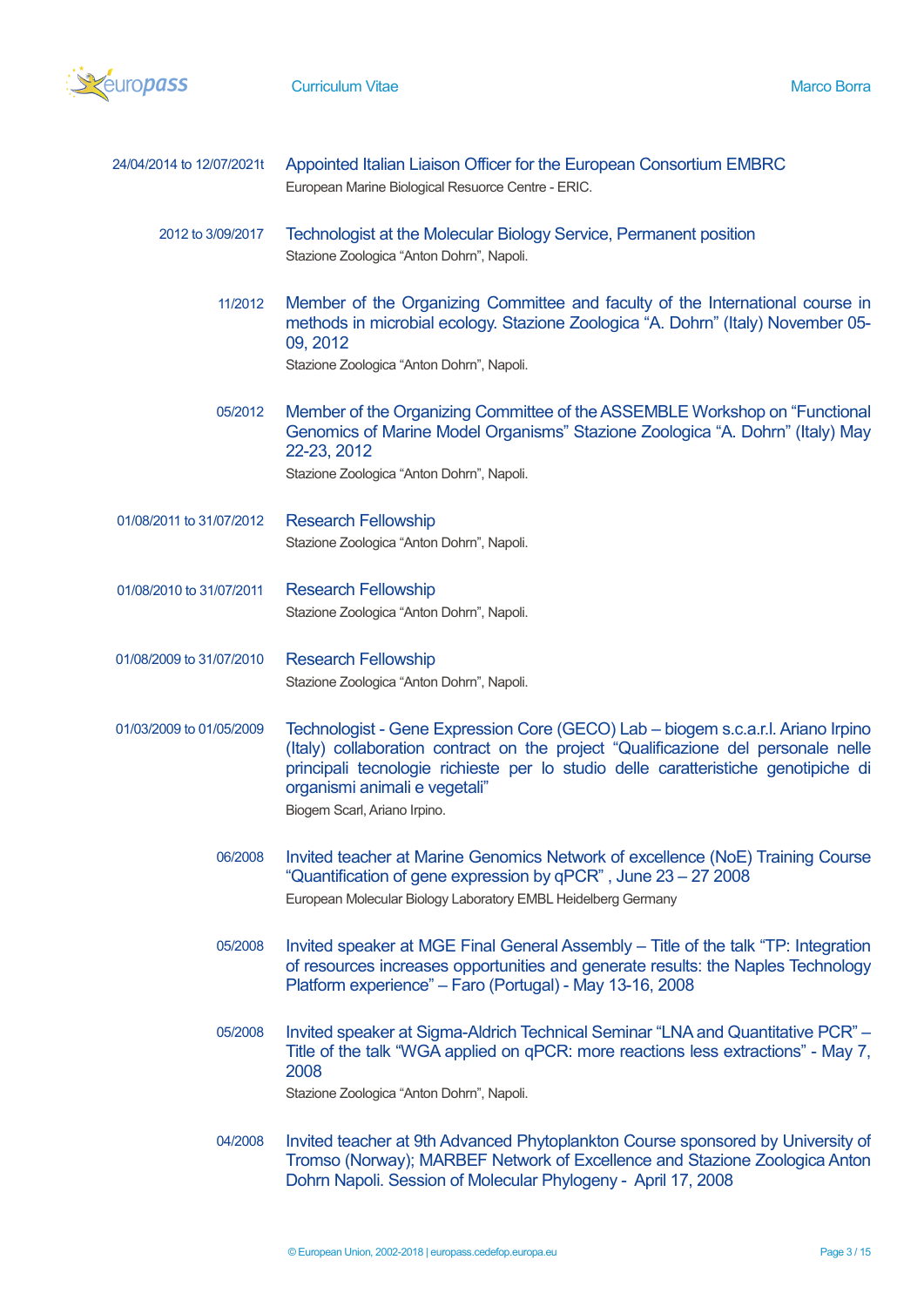

Stazione Zoologica "Anton Dohrn", Napoli.

- 02/2008 Invited speaker at Sigma-Aldrich OnLine Webex qPCR Seminar Series Title of the talk "qPCR in "non-molecular" model organisms. The example of *Octopus vulgaris*" - February 7, 2008 Sigma-Aldrich
- 11/2008 Correspondent at EMBL Heidelberg as expert for the GEAR consortium for the internationalization and the definition of the best-practices, organization and development of service for research - September 11/12, 2008 GEAR Consortium.
- 2007 to 2008 Member of the Training and Education Council of the Marine Genomics Network of excellence Università della Calabria.
- 2006 to 2007 Co-Supervisor of PhD Thesis in Animal Biology at "Università della Calabria", Department of Cellular Biology. PhD student Maria Sirakov Title: Identificazione e caratterizzazione di FoxP nel sistema nervosa centrale di *Octopus vulgaris* (Mollusca, Cephalopoda) Stazione Zoologica "Anton Dohrn", Napoli.
	- 2007 Teacher at Università degli Studi di Napoli "Federico II"; Master in Biotechnology applied to marine species reproduction and repopulation Università degli Studi di Napoli "Federico IIi.
	- 2007 Member of the Organizing Committee for the Marine Genomics Network of excellence (NoE) "PhD and Post-doc Workshop" - Crete (Gr) 08-11/oct/2007
	- 2007 Invited teacher at Corso di Laurea in Biologia generale ed applicata; Facoltà di Scienze MM.FF.NN Università degli Studi di Napoli Federico II - SZN-Naples, Italy, July 21, 2007, Università degli studi di Napoli Federico II
	- 2007 Invited teacher at Marine Genomics Network of excellence (NoE) Summer Course "Evo-Devo meets Marine Genomics - comparative functional analysis of gene regulatory networks in marine species" - SZN-Naples, Italy, July 2-13, 2007 Marine Genomics Network of Excellence.
	- 2007 Invited teacher at Marine Genomics Network of excellence (NoE) Training Course "Quantification of gene expression by qPCR" - EMBL Heidelberg Germany, April 23 – 26 2007

Marine Genomics Network of Excellence / Euopean Molecular Biology Laboratory EMBL Heidelberg .

2006 to 2009 Post-doctoral position as Technologist at the Molecular Biology Service, Stazione Zoologica "A. Dohrn", Napoli. Responsible of the Lab Automation. Working on Real-Time PCR; Seqencing; library screening; Microsatellites; SNiP'S. Position founded by Marine Genomics Network of excellence (NoE) for the Technology platform # 22 (Founded by: 2006 "Marine Genomics NoE"; 2007 "Prurigenes" and 2008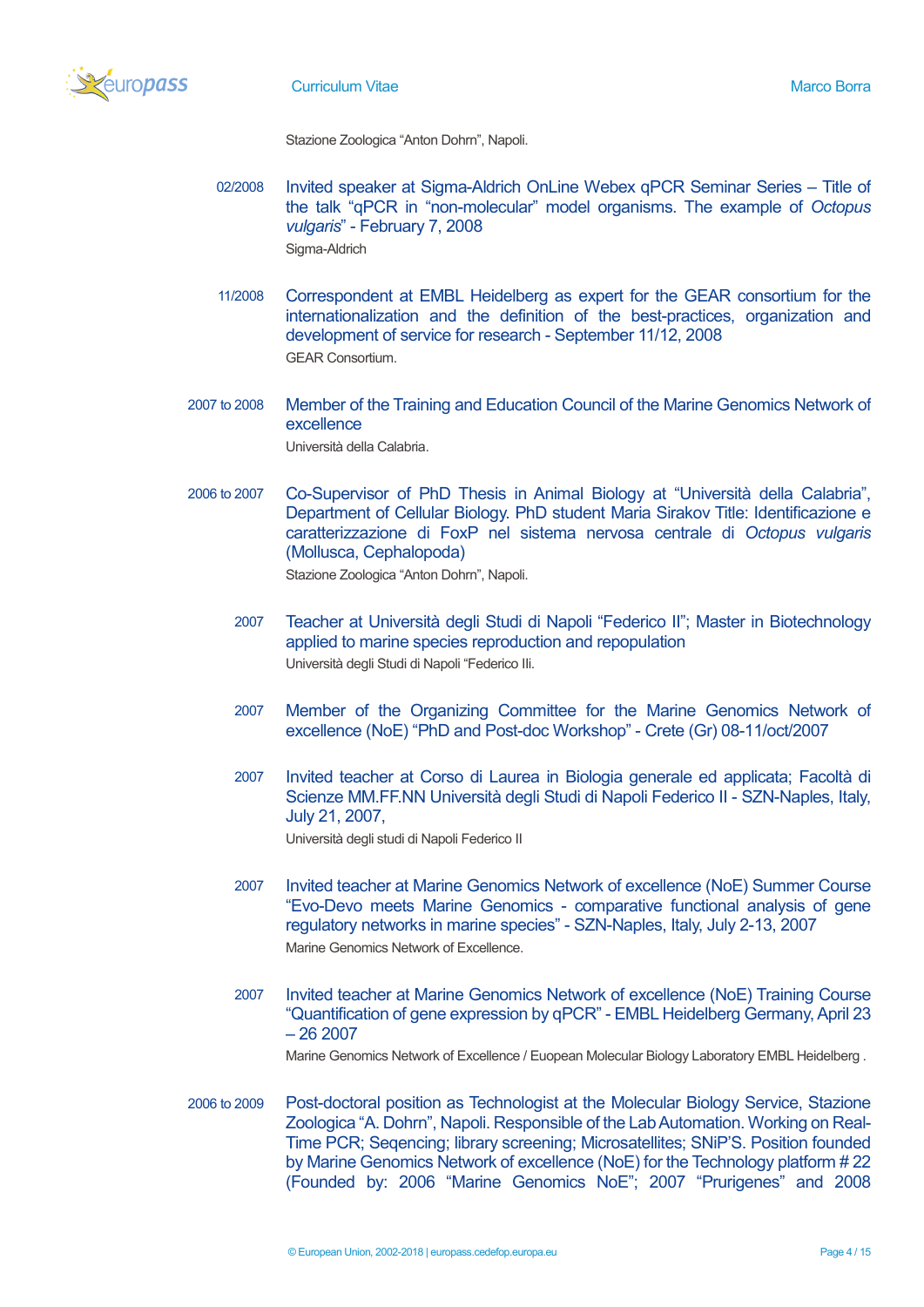

# "Crescendo")

Stazione Zoologica "Anton Dohrn", Napoli.

2006 to 2007 Advisor, for the robotic automation of molecular biology protocols on Beckman Coulter "BFX" platform within the "GenUfita" project, for the laboratory of the Prof.ssa G. Persico

> CNR - IGB Institute of genetics and biophysics "Adriano Buzzati Traverso", Via Pietro Castellino 111 - 80131 Napoli (Italy).

2006 Advisor, for High Throughput screening and robotic automation of molecular biology assay

Millipore Italia.

2006 Advisor, for the robotic automation of enzymatic assays on Beckman Coulter "BFX" platform, for the laboratory of the Prof. Altamura

Istituto di Ricerche in Biologia Molecolare (IRBM/Merck) "P. Angeletti", via Pontina 00040 Pomezia, Roma (Italy).

- 2005 Visitor scientist, Prof. Jonathan Rast lab for a training and a scientific collaboration regarding Real-Tine PCR technology; Micro and Macro Array screening; Bioinformatic analysis and Lab Automation Sunnybrook and Women's College Health Sciences Centre, Department of Medical Biophysics, University of Toronto
- 2005 Advisor, for the robotic automation of molecular biology protocols on Beckman Coulter "BFX" platform, for the laboratory of the Prof. T. Russo CEINGE advanced biotechnology, via Comunale Margherita 80100 Napoli (Italy)
- 2005 Advisor, for the robotic automation of molecular biology protocols on Beckman Coulter "BFX" platform Beckman Coulter S.P.A. Cassina dè Pecchi, 20060, Milano.

2003 to 2005 PhD student at Molecular Biology Service, Stazione Zoologica "A. Dohrn", Napoli working at the PhD project and collaborating with all the other activities of the service with particular regards to the robotic automation protocol and the development of high troughput project Stazione Zoologica "Anton Dohrn", Napoli.

1999 to 2003 Training in the Marine Botany Laboratory at Stazione Zoologica "A. Dohrn", Napoli working at the degree thesis project and collaborating to numerous other projects Stazione Zoologica "Anton Dohrn", Napoli.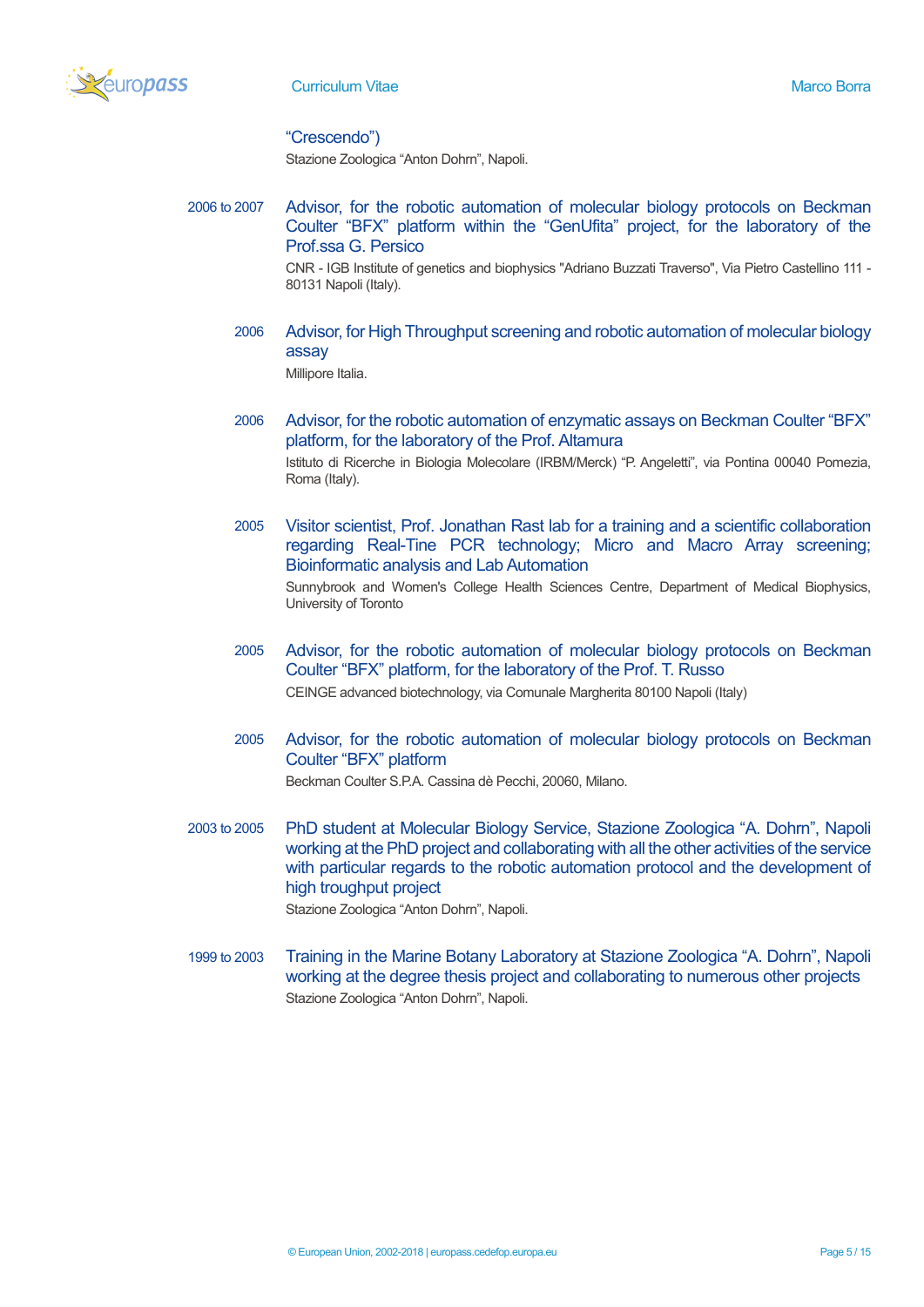

EDUCATION AND TRAINING

# **EDUCATION**

- 1976-1983 Student at French school of Naples A. Dumas
	- 1991 Secondary School (Classical Studies) final exams at Liceo Ginnasio Statale "Vittorio Emanuele II", via S. Sebastiano 61, Napoli
	- 2002 Bachelor's degree in Biological sciences at the faculty of "Mathematics Physics and Natural Sciences" University "Federico II" of Naples. (equivalent to a MSc). Final year thesis in the Marine Botany laboratory (Director Dr. Donato Marino; Stazione Zoologica "A. Dohrn", Naples). Supervisor: Prof. G. Pinto (University "Federico II", Naples). Research Project title: "Morphological and molecular characterization of a new species of Phaeocystis (Prymnesiophyta) of the mediterranean sea"
	- 2002 State Examination to become a Qualified Biologist. Affiliated since 09/09/2002 to Italian National Biologist Order
	- 2004 Course "Ist Biomek Summit" – organised by Beckman Coulter; Geneva, Switzerland. September 5; 6 2004
	- 2004 Course 'Bioinformatics - Introduction to sequence and genome analysis' organised by the Network of Excellence – Marine Genomics Europe; Bremen, Germany, October 18-22, 2004
	- 2004 Course 'Integrated science for SNP Genotyping and Gene Expresion' organised by Applied Biosystems; Naples, Italy, December 14, 2004
	- 2005 Course 'Microarrays - Introduction' organised by the Network of Excellence – Marine Genomics Europe in Bremenhaven; Germany, March 4-5, 2005
	- 2005 PhD in Animal Biology (specialization in Cellular Biology) at "Università della Calabria", Department of Cellular Biology, in collaboration with the Biochemistry and Molecular Biology Lab (Dr. Ina Arnone) and Molecular Biology Service (Coordinator Dr. Elio Biffali) at Stazione Zoologica "A. Dohrn", Napoli Project and PhD. Thesis title: "Search of novel regulators controlling Epithelial Mesenchyme Transition (EMT) using differential array hybridization in the sea urchin embryo"

#### **TRAINING, Management and safety**

- 04/2021 Legal Course "*Formazione obbligatoria anticorruzione e trasparenza*". Studio Avv. Ubaldi - SZN
- 03/2019 Safety course "Formazione Dirigenti" Accordo Stato-Regioni del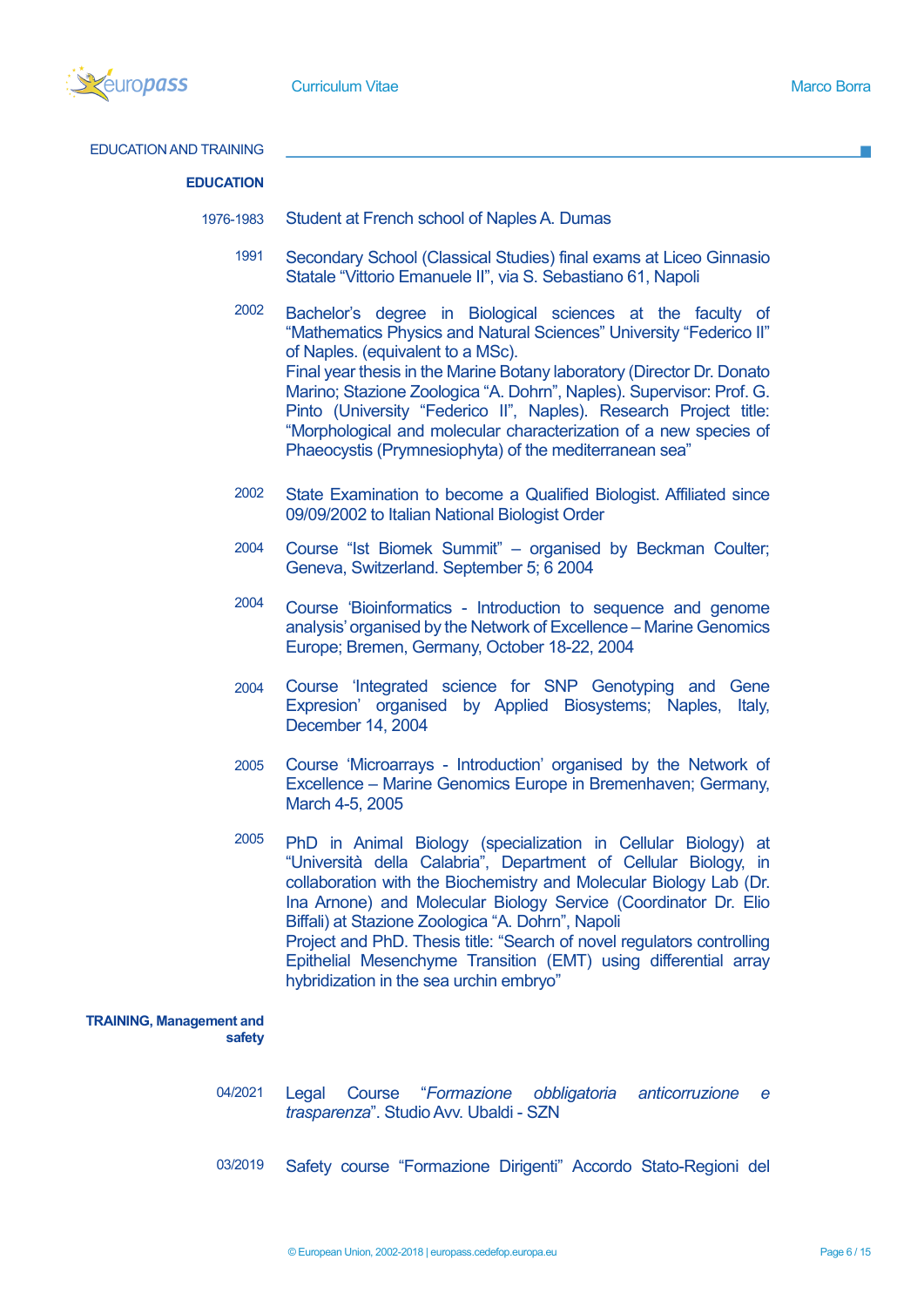

21/12/2011 punto 6 "Formazione dei Dirigenti" con riferimento al comma 7 dell' art. 37 del D.Lgs. 81/08 - SZN

06/2018 Strategic Management Course "*Una bussola per navigare. Il management strategico delle organizzazioni di ricerca. La scienza e l'arte della pianificazione";* external experts - SZN Napoli, Italy, June, 2018

# **TRAINING**

- 10/2014 Biorad ddPCR workshop; Naples Italy, October 16, 2014
- 10/2014 Ion Torrent world tour organised by Life technologies; Bologna Italy, September 30/October 1, 2014
- 06/2014 Freedom EVOware standard 2.6 corso di formazione con prove teoriche e pratiche sui sistemi di automazioni robotiche TECAN-TECAN Italia; Milano, July 21-23, 2014
- 03/2014 Ion RNA library construction training Life technologies; Darmstadt Germany, March 11-13, 2014
- 12/2013 Ion Torrent Proton Workflow training Life technologies; Stazione Zoologica Napoli, Italy, December 10-12, 2013
- 11/2013 Ion Torrent Proton Workflow training Life technologies; Darmstadt Germany, November 27-29, 2013
- 05/2013 Technical seminar "Smarter decision sooner working towards more biological relevance in drug discovery" organised by Tecan; CNR Napoli Italy, May 21, 2013
- 01/2012 Technical seminar "Illumina MiSeq System" organised by Illumina; CNR Napoli Italy, January 25, 2012
- 09/2011 Seminar "La competizione europea sui fondi per Università e Ricerca. Un gap italiano da colmare" organised by Rappresentanza di Milano della Commissione Europea sala blu palazzo rappresentanza commissione europea corso Magenta 59, September 27, 2011
- 09/2010 Technical seminar "Real time studies from sample perp to analysis" organised by Appried Biosystems Sala del Consiglio, Dipartimento di Biologia Strutturale e Funzionale, Università degli Studi di Napoli Federido II Complesso Monte S. Angelo Napoli Italy, September 20, 2010
- 09/2010 Technical seminar "the next generation of molecular diagnostic test, systems, and services" organised by Illumina; Hotel Hilton, Milano Italy, September 13, 2010
- 06/2010 Technical seminar "Sequencing simplified" organised by Illumina; Hotel Marriott, Roma Italy, June 23, 2010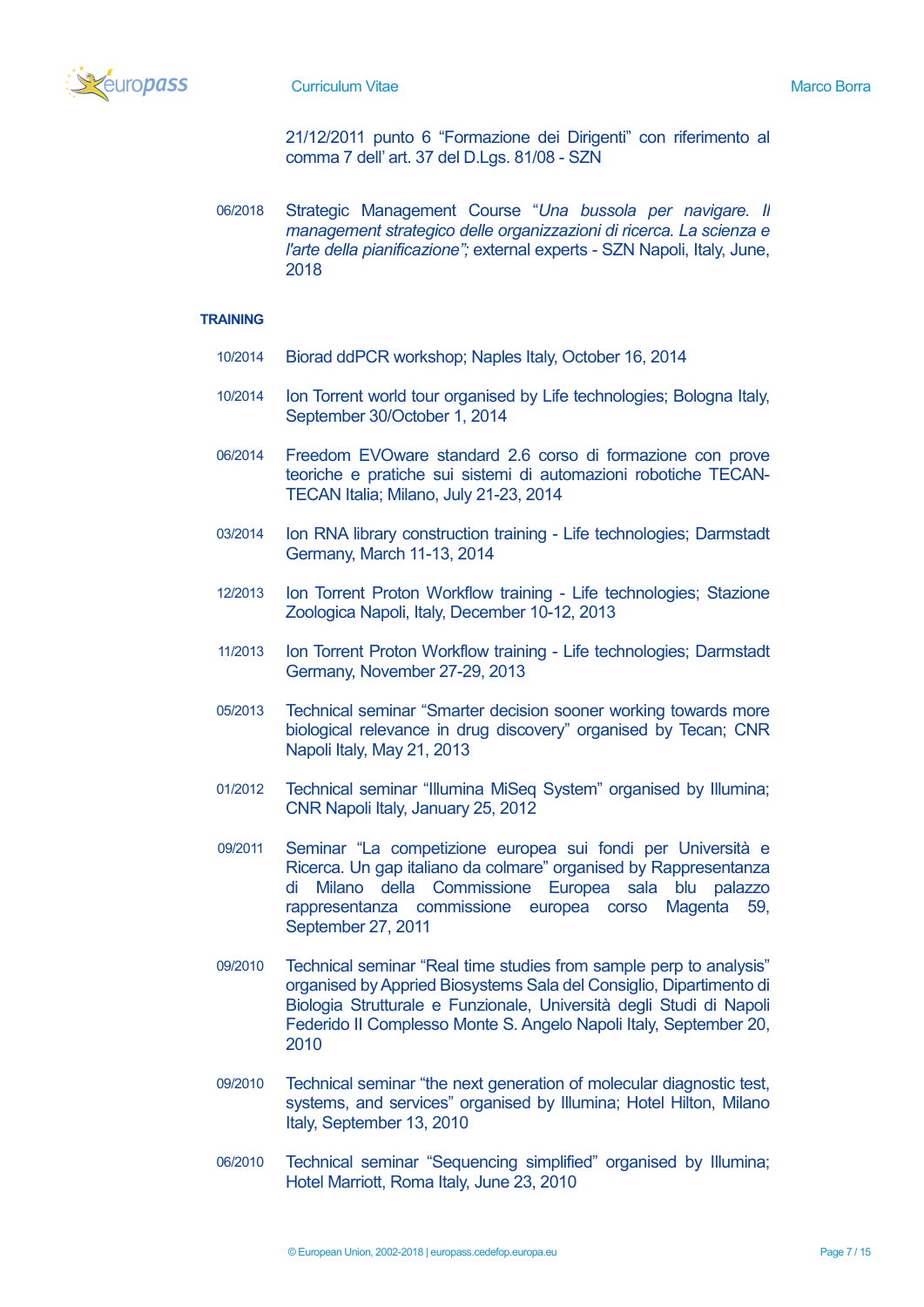

- 05/2010 Technical seminar "Gene expression analysis and HRM" organised by Biorad; Università degli Studi di Napoli, Italy, May 25, 2010
- 02/2010 Course "Genomic Approaches to Evolution and Development", February 7 - 11 2010, EMBL Heidelberg
- 06/2009 Technical seminar "From whole-Genome to Whole-Solution, disease Analysis Tools for the Next Generation" organised by Illumina; Hotel Hilton, Milano, Italy, June 18, 2009
- 04/2009 Technical seminar 'Real Time PCR' organised by Applied Biosystems; Biogem S.C.A.R.L.; Ariano Irpino, Italy, April 1, 2009
- 12/2008 Technical seminar 'SOLIDTM 3 Technology for Ultra High Throughput Sequencing' organised by Applied Biosystems; SUN Napoli, Italy, December 2, 2008
- 05/2006 Technical seminar '2006 Molecular Biology Seminar Tour' organised by Applied Biosystems; IGB;Napoli, Italy, May 26, 2006
- 05/2006 Course "Ist Automation school for Biotechnolgy Research" organised by the Foundation for Biotechnolgy; Naples, Italy, May 4, 2006

#### PERSONAL SKILLS

Mother tongue(s) Italian

Other language

| uage(s) | <b>UNDERSTANDING</b>                                             |         | <b>SPEAKING</b>                                                  |                   | <b>WRITING</b> |  |  |
|---------|------------------------------------------------------------------|---------|------------------------------------------------------------------|-------------------|----------------|--|--|
|         | Listening                                                        | Reading | Spoken interaction                                               | Spoken production |                |  |  |
| English | C2                                                               | C2      | С2                                                               | C2                | C1             |  |  |
|         | Replace with name of language certificate. Enter level if known. |         |                                                                  |                   |                |  |  |
| French  | C2                                                               | C2      | ි2                                                               | C2                | C1             |  |  |
|         |                                                                  |         | Replace with name of language certificate. Enter level if known. |                   |                |  |  |

Levels: A1/A2: Basic user - B1/B2: Independent user - C1/C2 Proficient user [Common European Framework of Reference for Languages](http://europass.cedefop.europa.eu/en/resources/european-language-levels-cefr)

**Digital skills** SELF-ASSESSMENT

| Information<br>processing                               | Communication   | Content<br>creation | Safety         | <b>Problem</b><br>solving |  |  |
|---------------------------------------------------------|-----------------|---------------------|----------------|---------------------------|--|--|
| Proficient user                                         | Proficient user | Proficient user     | Proficient uer | Proficient user           |  |  |
| Levels: Basic user - Independent user - Proficient user |                 |                     |                |                           |  |  |

[Digital competences -](http://europass.cedefop.europa.eu/en/resources/digital-competences) Self-assessment grid

Excellent knowledge of computer science

Driving licence A and B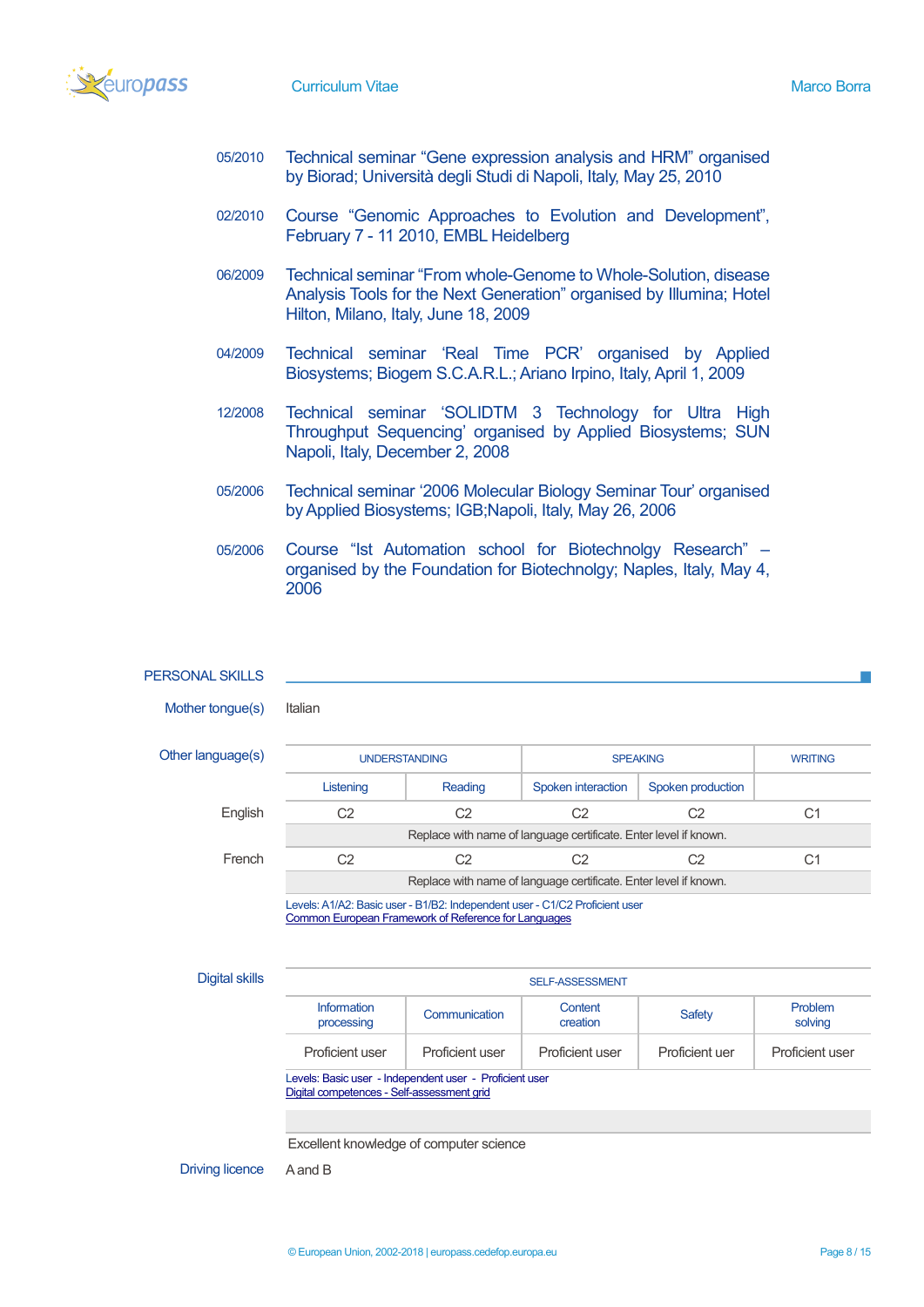

### ADDITIONAL INFORMATION

- Publications Zingone, Adriana; Borra, Marco; Brunet, Christophe; Forlani, Gandi; Kooistra, Wiebe HCF; Procaccini, Gabriele; PHYLOGENETIC POSITION OF CRUSTOMASTIX STIGMATICA SP. NOV. AND DOLICHOMASTIX TENUILEPIS IN RELATION TO THE MAMIELLALES (PRASINOPHYCEAE, CHLOROPHYTA) 1. Journal of Phycology, 38,5,1024-1039, 2002, Wiley Online Library
	- Caputo G, Di Benedetto M, Salvatore G, Mithbaokar P. M, Paino G, Staibano S, Borra M, Maharajan V. Maternal cocaine alters the expression patterns of apoptotic protein Bak in postnatal mouse brain. Italian Journal of Anatomy and Embryology Vol 109 n.1 al fasc. 3. July September 2004
	- Zingone, Adriana; Natale, Fortuna; Biffali, Elio; Borra, Marco; Forlani, Gandi; Sarno, Diana; Diversity in morphology, infectivity, molecular characteristics and induced host resistance between two viruses infecting Micromonas pusilla. Aquatic microbial ecology, 45,1,1-14, 2006.
	- Caputi, Luigi; Borra, Marco; Andreakis, Nikos; Biffali, Elio; Sordino, Paolo; SNPs and Hox gene mapping in Ciona intestinalis. BMC genomics,9,1,39, 2008, BioMed Central
	- De Gregoris, Tristano Bacchetti; Borra, Marco; Biffali, Elio; Bekel, Thomas; Burgess, J Grant; Kirby, Richard R; Clare, Anthony S; Construction of an adult barnacle (Balanus amphitrite) cDNA library and selection of reference genes for quantitative RT-PCR studies. BMC molecular biology, 10,1,62, 2009, BioMed Central
	- Tomasello, Agostino; Di Maida, Germana; Calvo, Sebastiano; Pirrotta, Maria; Borra, Marco; Procaccini, Gabriele; Seagrass meadows at the extreme of environmental tolerance: the case of Posidonia oceanica in a semi - enclosed coastal lagoon. Marine Ecology, 30,3,288-300, 2009, Wiley Online Library
	- Sirakov, Maria; Zarrella, Ilaria; Borra, Marco; Rizzo, Francesca; Biffali, Elio; Arnone, Maria Ina; Fiorito, Graziano; Selection and validation of a set of reliable reference genes for quantitative RT-PCR studies in the brain of the Cephalopod Mollusc Octopus vulgaris. BMC Molecular Biology, 10,1,70, 2009, BioMed Central
	- Lauritano, Chiara; Borra, Marco; Carotenuto, Ylenia; Biffali, Elio; Miralto, Antonio; Procaccini, Gabriele; Ianora, Adrianna; First molecular evidence of diatom effects in the copepod Calanus helgolandicus. Journal of Experimental Marine Biology and Ecology, 404,1,79-86, 2011, Elsevier
	- Tesson, Sylvie VM; Borra, Marco; Kooistra, Wiebe HCF; Procaccini, Gabriele; Microsatellite primers in the planktonic diatom Pseudo-nitzschia multistriata (Bacillariophyceae). American journal of botany,98,2,e33-e35, 2011, Botanical Society of America
	- Lauritano, Chiara; Borra, Marco; Carotenuto, Ylenia; Biffali, Elio; Miralto, Antonio; Procaccini, Gabriele; Ianora, Adrianna; Molecular evidence of the toxic effects of diatom diets on gene expression patterns in copepods. PLoS One,6,10,e26850, 2011, Public Library of Science
	- Saied, Almokhtar; Maffucci, Fulvio; Hochscheid, Sandra; Dryag, Salih; Swayeb, Bashir; Borra, Marco; Ouerghi, Atef; Procaccini, Gabriele; Bentivegna, Flegra; Loggerhead turtles nesting in Libya: an important management unit for the Mediterranean stock. Marine Ecology Progress Series ,450,207-218, 2012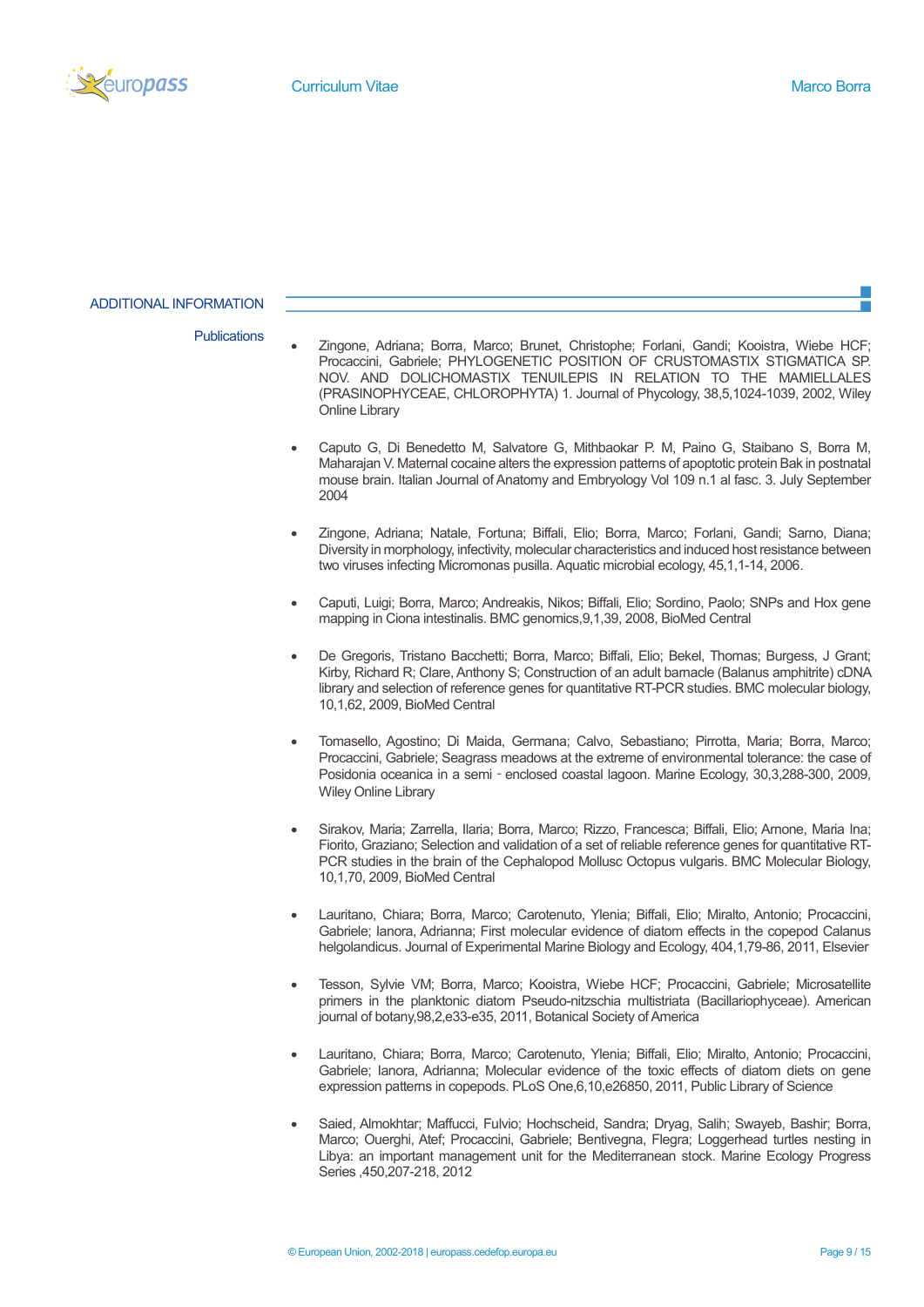

- Anna Italiano, Davide Di Cioccio, Marco Borra, Elio Biffali, Gabriele Procaccini, Adriana Zingone. AFLP reveals intraspecific variations in geographically diverse Ostreopsis cf. ovata populations. ISSHA (International Society for the Study of Harmful Algae) 2013
- Guida, Maurizio; Marra, Marialuisa; Zullo, Fulvio; Guida, Marco; Trifuoggi, Marco; Biffali, Elio; Borra, Marco; De Mieri, Giovanna; D'Alessandro, Raffaella; De Felice, Bruna; Association between exposure to dioxin-like polychlorinated biphenyls and miR-191 expression in human peripheral blood mononuclear cells. Mutation Research/Genetic Toxicology and Environmental Mutagenesis,753,1,36-41, 2013, Elsevier
- Sirakov\*, Maria; Borra\*, Marco; Cambuli, Francesca Maria; Plateroti, Michelina; Defining suitable reference genes for RT-qPCR analysis on intestinal epithelial cells. Molecular biotechnology,54,3,930-938, 2013, Humana Press Inc - \* equal contribution
- Bošnjak, Ivana; Pleić, Ivana Lepen; Borra, Marco; Mladineo, Ivona; Quantification and in situ localisation of abcb1 and abcc9genes in toxicant-exposed sea urchin embryos. Environmental Science and Pollution Research,20,12,8600-8611, 2013, Springer Berlin Heidelberg
- Vuttariello, Emilia; Borra, Marco; Calise, Celeste; Mauriello, Elvira; Greggi, Stefano; Vecchione, Aldo; Biffali, Elio; Chiappetta, Gennaro; A new rapid methodological strategy to assess BRCA mutational status. Molecular biotechnology,54,3,954-960, 2013, Humana Press Inc
- Cecchini, Stefano; Paciolla, Mariateresa; Biffali, Elio; Borra, Marco; Ursini, Matilde V; Lioi, Maria B; Ontogenetic profile of innate immune related genes and their tissue-specific expression in brown trout, Salmo trutta (Linnaeus, 1758). Fish & shellfish immunology, 35,3,988-992, 2013, Academic Press
- Adelfi, Maria Grazia; Borra, Marco; Sanges, Remo; Montresor, Marina; Fontana, Angelo; Ferrante, Maria Immacolata; Selection and validation of reference genes for qPCR analysis in the pennate diatoms Pseudo-nitzschia multistriata and P. arenysensis. Journal of Experimental Marine Biology and Ecology,451,74-81, 2014, Elsevier
- De Felice, Bruna; Mondola, Paolo; Sasso, Anna; Orefice, Giuseppe; Bresciamorra, Vincenzo; Vacca, Giovanni; Biffali, Elio; Borra, Marco; Pannone, Raimondo; Small non-coding RNA signature in multiple sclerosis patients after treatment with interferon-β, BMC medical genomics,7,1,26, 2014, BioMed Central
- Bošnjak, Ivana; Borra, Marco; Iamunno, Franco; Benvenuto, Giovanna; Ujević, Ivana; Bušelić, Ivana; Roje-Busatto, Romana; Mladineo, Ivona; Effect of bisphenol A on P-glycoprotein-mediated efflux and ultrastructure of the sea urchin embryo. Aquatic toxicology,156,21-29, 2014, Elsevier
- De Felice, Bruna; Annunziata, Anna; Fiorentino, Giuseppe; Borra, Marco; Biffali, Elio; Coppola, Cinzia; Cotrufo, Roberto; Brettschneider, Johannes; Giordana, Maria Luisa; Dalmay, Tamas; miR-338-3p is over-expressed in blood, CFS, serum and spinal cord from sporadic amyotrophic lateral sclerosis patients. Neurogenetics,15,4,243-253, 2014, Springer Berlin Heidelberg
- De Felice, Bruna; Annunziata, Anna; Fiorentino, Giuseppe; Manfellotto, Francesco; D'Alessandro, Raffaella; Marino, Rita; Borra, Marco; Biffali, Elio; Telomerase expression in amyotrophic lateral sclerosis (ALS) patients. Journal of human genetics,59,10,555-561, 2014, Nature Publishing **Group**
- De Felice, Bruna; Mondola, Paolo; Sasso, Anna; Orefice, Giuseppe; Bresciamorra, Vincenzo; Vacca, Giovanni; Biffali, Elio; Borra, Marco; Pannone, Raimondo; Dohrn, Zoological Station Anton; ,Small non-coding RNA signature in Multiple Sclerosis patients after treatment with Interferon-ß. BMC Medical genomics, DOI: 10.1186/1755-8794-7-26 2014.
- Marco Guida, Paolo Losanno Cannavacciuolo, Mara Cesarano, Marco Borra, Elio Biffali ,Giovanna De Mieri, Raffaella D'Alessandro and Bruna De Felice; Microbial diversity of landslide soils assessed by RFLP and SSCP fingerprints. Journal of Applied Genetics,55,Issue 3,403–415, 2014, Spinger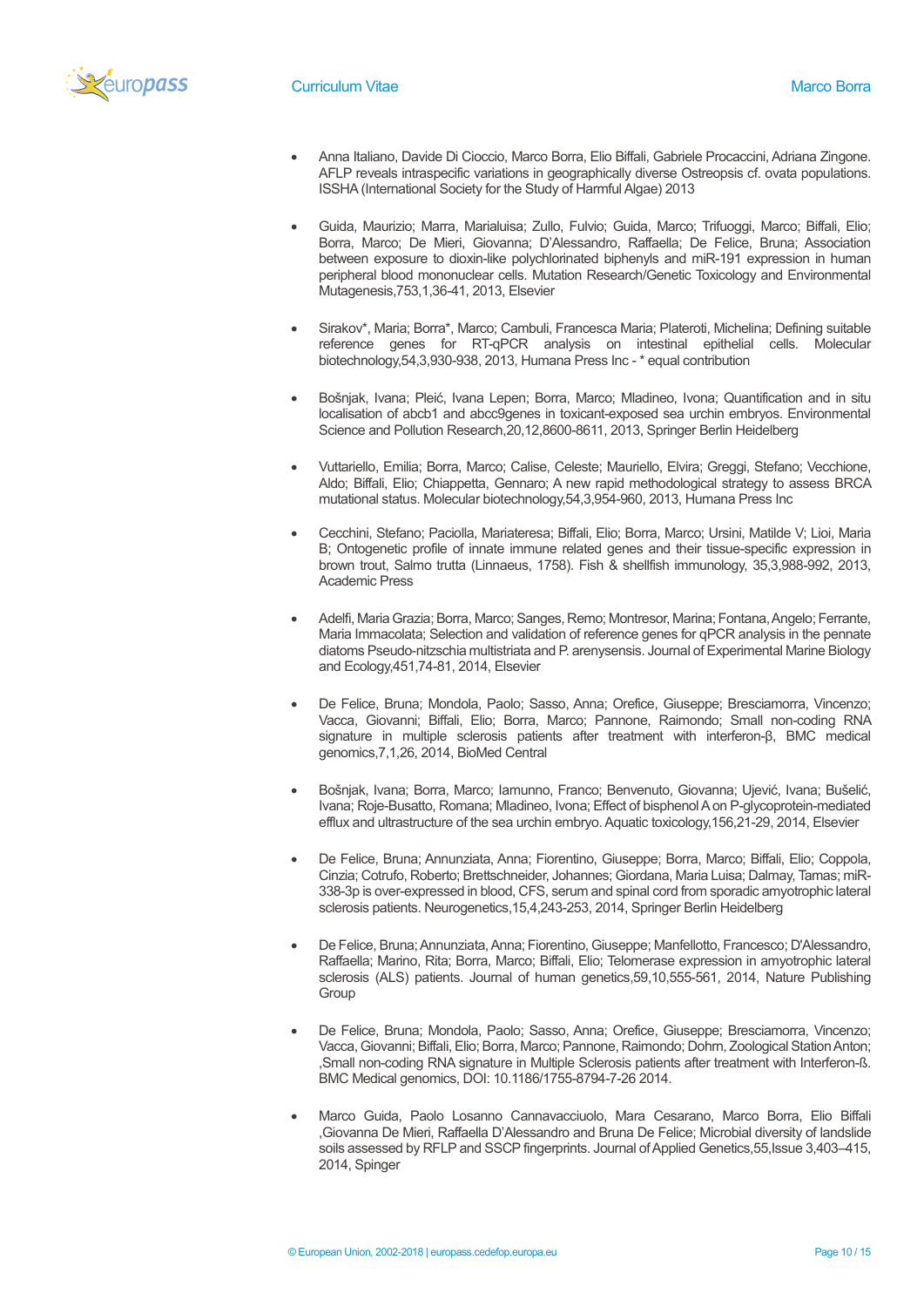

- De Felice, Bruna; Borra, Marco; Manfellotto, Francesco; Anna, Santangelo; Biffali, Elio; Guida, Marco; Assessment of genetic diversity between wild and cultivated artichokes using SSR markers. Genetic Resources and Crop Evolution,63,8,1363-1369, 2016, Springer Netherlands
- D'Agostino, Ylenia; Locascio, Annamaria; Ristoratore, Filomena; Sordino, Paolo; Spagnuolo, Antonietta; Borra\*, Marco; D'Aniello\*, Salvatore; A rapid and cheap methodology for CRISPR/Cas9 zebrafish mutant screening. Molecular biotechnology,58,1,73-78, 2016, Springer US \*Corresponding
- Maffucci, Fulvio; Corrado, Raffaele; Palatella, Luigi; Borra, Marco; Marullo, Salvatore; Hochscheid, Sandra; Lacorata, Guglielmo; Iudicone, Daniele; Seasonal heterogeneity of ocean warming: a mortality sink for ectotherm colonizers. Scientific reports,6, 2016, Nature Publishing Group
- Pepi, Milva; Borra, Marco; Tamburrino, Stella; Saggiomo, Maria; Viola, Alfio; Biffali, Elio; Balestra, Cecilia; Sprovieri, Mario; Casotti, Raffaella; A Bacillus sp. isolated from sediments of the Sarno River mouth, Gulf of Naples (Italy) produces a biofilm biosorbing Pb (II). Science of the Total Environment,562,588-595, 2016, Elsevier
- Karaa, Sami; Maffucci, Fulvio; Jribi, Imed; Bologna, Marco Alberto; Borra, Marco; Biffali, Elio; Bradai, Mohamed Nejmeddine; Hochscheid, Sandra; Connectivity and stock composition of loggerhead turtles foraging on the North African continental shelf (Central Mediterranean): implications for conservation and management. Marine Ecology,37,5,1103-1115, 2016.
- Pepi, Milva; Heipieper, Hermann J; Balestra, Cecilia; Borra, Marco; Biffali, Elio; Casotti, Raffaella; Toxicity of diatom polyunsaturated aldehydes to marine bacterial isolates reveals their mode of action. Chemosphere, 177 (2017) 258-265, 2017 Elsevier.
- Emilia Vuttariello, Marco Borra, Elvira Mauriello, Celeste Calise, Barbara D'Andrea, Anna Capiluongo, Franco Fulciniti, Anna Cipolletta, Mario Monaco, Luciano Pezzullo, and Gennaro Chiappetta; Multiplex PCR approach to simultaneously identify several mutations in fine needle cytology thyroid samples" by, Oncotarget Journal, doi: 10.18632/oncotarget.17656 Published 06/05/2017
- Gabriele Procaccini, Laura Entrambasaguas, Marlene Jahnke, Elio Biffali, Marco Borra, Remo Sanges, Lazaro Marin-Guirao. Tissue-specific transcriptomic profiling provides new insights into the reproductive ecology and biology of the iconic seagrass species Posidonia oceanica. Marine Genomics, 2017 Elsevier. Published 26/05/2017
- Kumari Richa, Cecilia Balestra, Roberta Piredda, Vladimir Benes, Marco Borra, Augusto Passarelli, Francesca Margiotta, Maria Saggiomo, Elio Biffali, Remo Sanges, David J Scanlanand and Raffaella Casotti; Distribution, community composition and potential metabolic activity of bacterioplankton in an urbanized Applied and Environmental Microbiology Published 30/06/2017
- Francesco Musacchia, Filip Vasilev, Marco Borra, Elio Biffali, Remo Sanges, Luigia Santella, Jong Tai Chun; De novo assembly of a transcriptome from the eggs and early embryos of Astropecten aranciacus PONE-D-17-19478 Accepted 25/08/2017
- Valeria, Nittoli; Alessandra, Gentile; Giulia, Fasano; Antonio Palladino; Marco, Borra; Paolo, De Girolamo; Antonietta, Spagnuolo; Paolo, Sordino; The inflammatory response following acute seizures in zebrafish brain and in chordate evolution BMC NEUROSCIENCE 13/11/2018
- Meeting and communications Italian Botanical Society– annual scientific reunion- Gruppo di lavoro per l'algologia. 10-11 November 2000 Ancona, Italy. Caratterizzazione morfologica e molecolare di una nuova specie di Phaeocystis del Mediterraneo M. Borra, A. Zingone, G. Forlani Stazione Zoologica "A. Dohrn"- Napoli (Italy)
	- Italian Histochemistry Society– XXIX° National Congress. 23-25April 2001, Capri, Italy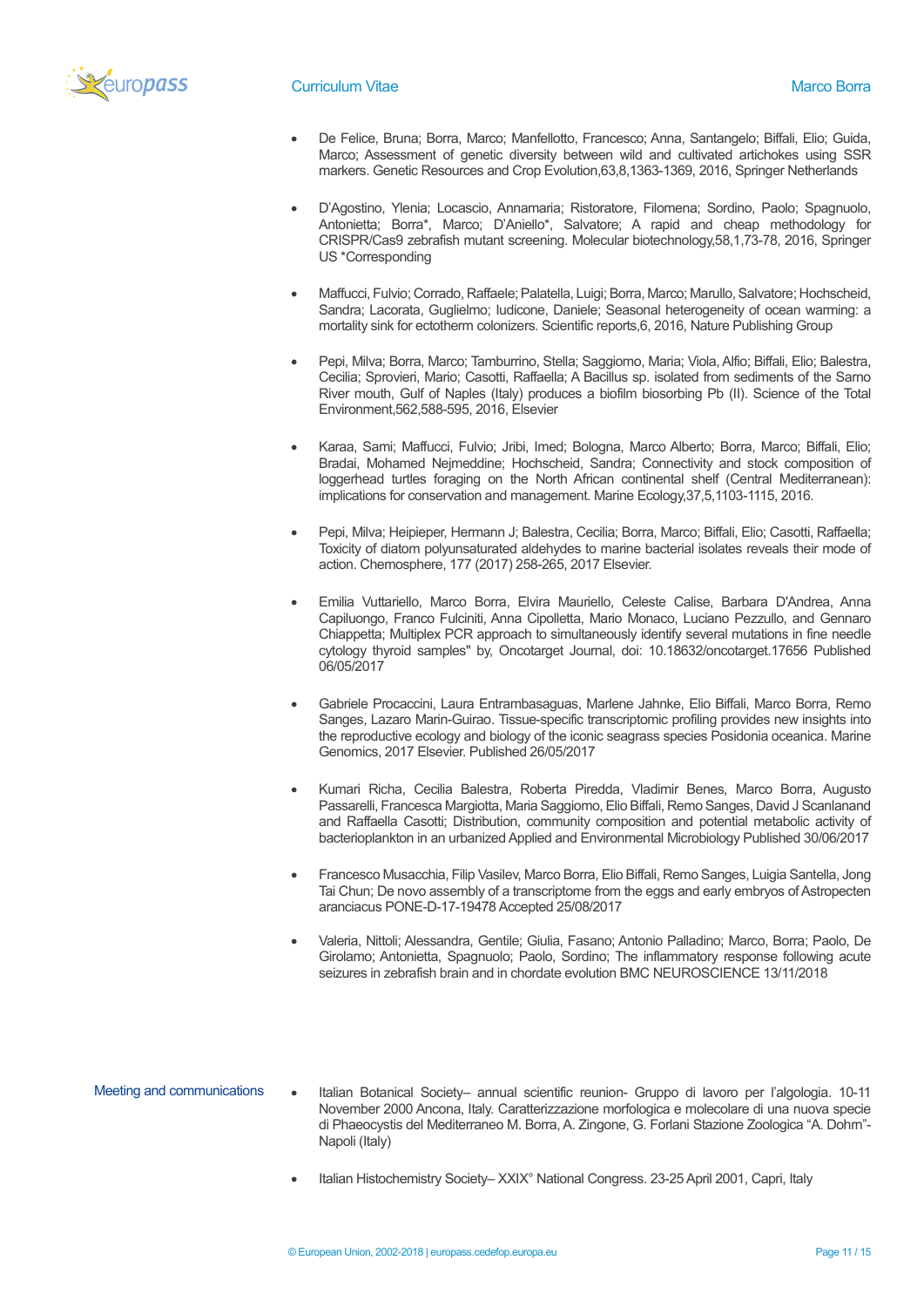

- Italian Botanical Society– annual scientific reunion Gruppo di lavoro per l'algologia. 19-21 Ottobre 2001 Sassari, Italy Analisi filogenetica di Crustomastix sp. nov. e Dolichomastix tenuilepis, due Mamiellales (Prasinophyceae) del Golfo di Napoli A. Zingone, M. Borra, C. Brunet, G. Forlani, W. Kooistra, G. Procaccini Stazione Zoologica "A. Dohrn"- Napoli (Italy)
- Italian National Biologist Order XV° International Congress. 03-06 October 2002 Umago, Croazia
- Italian Botanical Society– annual scientific reunion Gruppo di lavoro per l'algologia. 08-09 November 2002 Chioggia, Italy
- Faculty of Medicine and surgery, Pharmacy, Veterinary Medicine, Agriculture "Scientific days of the Pole of the Sciences and the Technologies for the Life". Napoli 20-21 may 2004
- 2nd International Meeting on Veterinary Morpho-functional Biotechnologies. July 1-3, 2004 Real Orto Botanico Napoli, Italy
- Marine Genomics Network of Excellence (NoE). Workshop "New Year Genboree in Naples" Genome annotation Strategies with special reference to Strongilocentrotus purpuratus 16-20 January 2006, Stazione Zoologica "A. Dohrn", Naples Italy.
- Marine Genomics International conference, Sorrento (NA) Italy, 28 october 1 november 2006
- Marine Genomics Europe Exploratory Workshop: Transcriptomics Approaches for the Analysis of Marine Systems, EMBL Heidelberg Germany, February 23 – 25 2007
- Marine Genomics Europe Exploratory Workshop: Hight-Throughput sequencing applied to marine organisms, a European perspective, Station Biologique de Roscoff, France, April 15 – 17 2007
- Marine Genomics Europe Final General Assembly Faro (Portugal) May 13-16, 2008awards, memberships, references. Remove headings not relevant in the left column.
- Poster and technical communications • M. Di Benedetto, G. Salvatore, P. M. Mithbaokar, M. Borra, G. Caputo, V. Maharajan Expression of apoptotic proteins Bak and Bcl-w in developing mouse brain. ISDN 2004: 15th Biennal Meeting of the International Society for Developmental Neuroscience 4-7 August 2004, Heriot Watt University, Edinburgh, Scotland, UK.
	- M. Di Benedetto, G. Salvatore, P. M. Mithbaokar, M. Borra, A. Luongo, V. Maharajan, S. Staibano, G. Caputo Expressionof Bak and Bcl-W protein in developing mouse brain. Faculty of Medicine and surgery, Pharmacy, Veterinary Medicine, Agriculture "Scientific days of the Pole of the Sciences and the Technologies for the Life". Napoli 20-21 may 2004
	- M. Di Benedetto, G. Salvatore, P. M. Mithbaokar, M. Borra, G. Caputo, M. Russo, S. Staibano, V. Maharajan Expression of apoptotic proteins Bak and Bcl-w in postnatal developing mouse brain 2nd International Meeting on Veterinary Morpho-functional Biotechnologies. July 1-3, 2004 Real Orto Botanico Napoli, Italy
	- Caputo G, Di Benedetto M, Salvatore G, Mithbaokar P. M, Paino G, Staibano S, Borra M, Maharajan V. Maternal cocaine alters the expression patterns of apoptotic protein Bak in postnatal mouse brain. 58° Meeting of Italian Society of Anatomy 17-18-19 September 2004, Campus Universitario Chieti, Italy.
	- M.I Arnone, E. Biffali, M. Borra, A. Falciatore, P. Sordino, A. Spagnuolo. "The Stazione Zoologica (SZN) Technology Platform". Marine Genomics Network of excellence (NoE); Rennes 2004
	- Zingone A, Biffali E, Borra M, Forlani G, Natale F, Sarno D. Do viruses control phytoplankton blooms? The case of Micromonas pusilla.1st European Workshop on Aquatic Phage Ecology 1- 4 February 2005, Chateau de Ripaille, Thonon les Bains, France.
	- M. Borra. Identification of differentially expressed genes by macroarray screening and screenings by High Throughput sequencing. Marine Genomics Network of excellence (NoE); PhD and Post-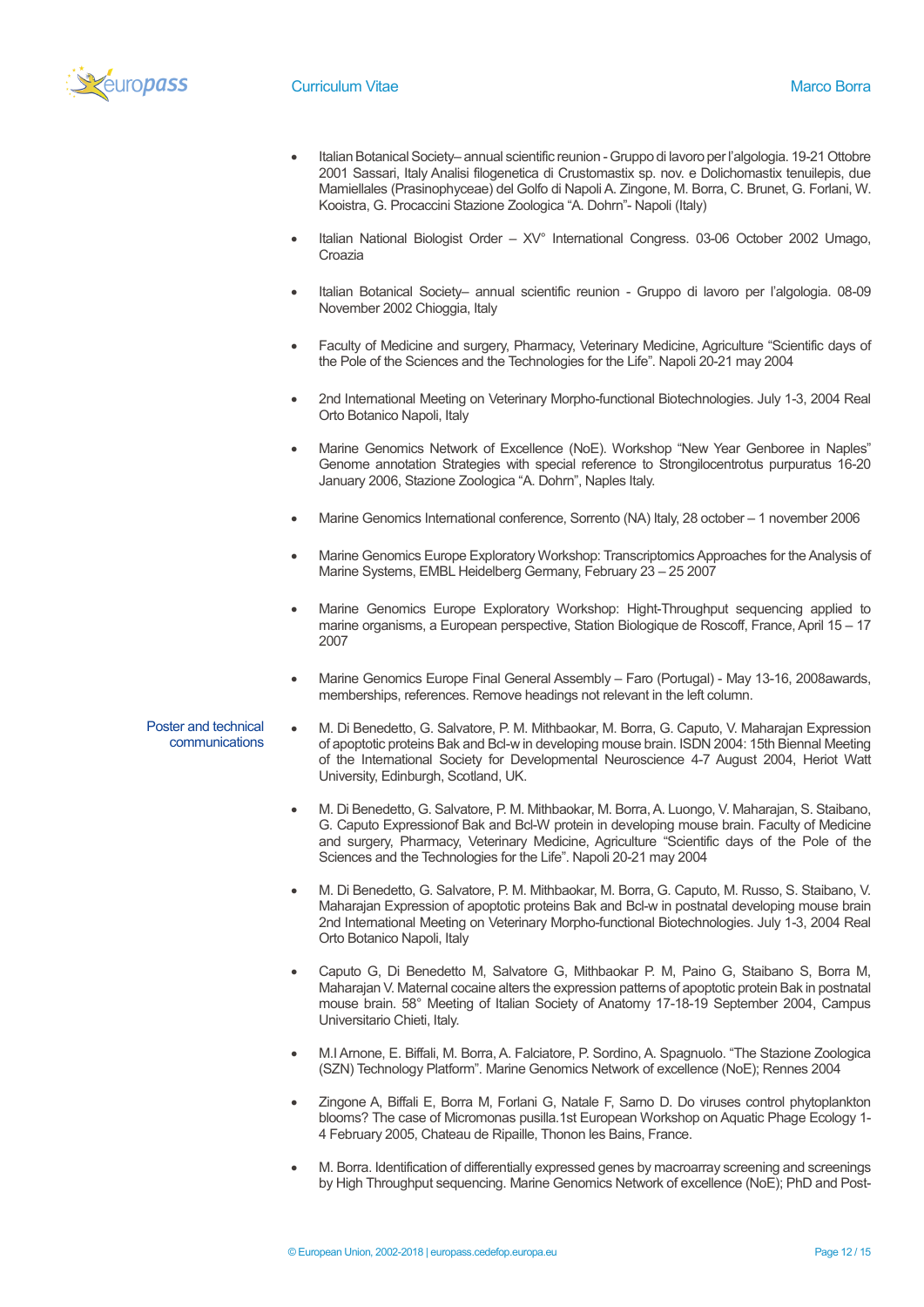

### **Curriculum Vitae Marco Borra** Marco Borra Marco Borra Marco Borra Marco Borra Marco Borra Marco Borra Marco Borra

docs Workshop, MPI-Berlin, October 2005

- M. Borra, E. Mauriello, R. Pannone, E. Biffali. Stazione Zoologica "A. Dohrn" Napoli High throughput plasmid purification using Millipore Montage Plasmid Miniprep Kit\* and Beckman Coulter's Biomek® FX Laboratory Automation Workstation equipped with ORCA® robotic arm. Marine Genomics Network of excellence (NoE) Newsletter N°18, January 27th 2006
- M. Borra, E. Mauriello, R. Pannone, E. Biffali. Stazione Zoologica "A. Dohrn" Napoli High throughput sequence reaction cleanup using Millipore Montage SEQ96 Sequencing Reaction Cleanup Kit\* and Beckman Coulter's Biomek® FX Laboratory Automation Workstation equipped with ORCA® robotic arm. T3 Update, Biorobotics On-line application note, Beckman Coulter. 2006
- M. Borra, E. Mauriello, E. Biffali From clones to sequences: A fully automated way drives you trough high throughput plasmid purification, normalization, sequences reactions setup and cleanup with Beckman Coulter's Biomek® FX Liquid handler equipped with ORCA® robotic arm. 1st European Biomek User Summit 5 - 6 September 2006, Geneva, Switzerlan
- Adriana Zingone, Fortuna Natale, Elio Biffali, Marco Borra, Gandi Forlani, Diana Sarno, 2006. Diversity in morphology, infectivity, molecular characteristics and induced host resistance between two viruses infecting Micromonas pusilla. Marine Genomics International conference, Sorrento (NA) Italy, 28 october – 1 november 2006 Poster honored of the third prize.
- M. Borra. Identification of differentially expressed genes by macroarray screening and screenings by High Throughput sequencing. Marine Genomics Network of excellence (NoE); Marine Genomics Exploratory Workshop: Transcriptomics Approaches for the Analysis of Marine Systems, EMBL Heidelberg Germany, February 23 – 25 2007
- M. Borra, E. Mauriello, F Campili, E. Biffali. Stazione Zoologica "A. Dohrn" Napoli High throughput genomic DNA purification, PCR and fragments analysis reaction setup on microalgae using Macherey-Nagel Nucleospin 96 Plant Kit\* and Beckman Coulter's Biomek® FX\* Laboratory Automation Workstation equipped with ORCA® robotic arm. Marine Genomics Network of excellence (NoE) Newsletter N°30, April 2007
- M Borra, E. Mauriello, E. Biffali From clones to sequences: A fully automated way drives you trough high throughput plasmid purification, normalization, sequences reactions setup and cleanup with Beckman Coulter's Biomek® FX Liquid handler equipped with ORCA® robotic arm. Marine Genomics Europe Exploratory Workshop: Hight-Throughput sequencing applied to marine organisms, a European perspective; Station Biologique de Roscoff, France, April 15 – 17 2007
- Colonna V, Nutile T, Aversano M , Fardella G, Angelini C, Carfora MF, Bracco S, Dionisi L, Borra M, Ciullo M and Persico MG: Two novel isolated populations in the Cilento area. 3RD International Meeting on Genetics of complex diseases and isolated populations, Villa Gualdino, Turin, Italy May 26-29 2007
- D'Aniello E., Locasio A., Borra M., Branno M. The ascidian homolog of the vertebrate homeobox gene Rx is essential for ocellus development and function. Marine Genomics Europe Final General Assembly – Faro (Portugal) - May 13-16, 2008
- M. Borra. "New technics on technology platform" Newsletter published by MGE network of excellence. MGE network of excellence is funded by the European Commission under the sixth framework programme contract n° GOCE – CT – 2004 – 505 403 (Editorial coordination: Catherine Boyen, SBR, France Michèle Barbier, SBR, France Marielle Guichoux, SBR, France Anne Saisi, SBR, France) 2008
- Lauritano, C; Borra, M; Carotenuto, Y; Biffali, E; Miralto, A; Procaccini, G; Ianora, A; Stress genes in the copepod Calanus helgolandicus, 2010
- Bošnjak, Ivana; Lepen Pleić, Ivana; Borra, Marco; Mladineo, Ivona. Quantification and in situ localization of ABCB1 and ABCC9 genes in toxicantexposed rocky sea urchin (Paracentrotus lividus) embryos. Assemble Conference, Access to Marine Resources Generating Knowledge for Science and Society. Olao, Portugal, 23-25.10.2012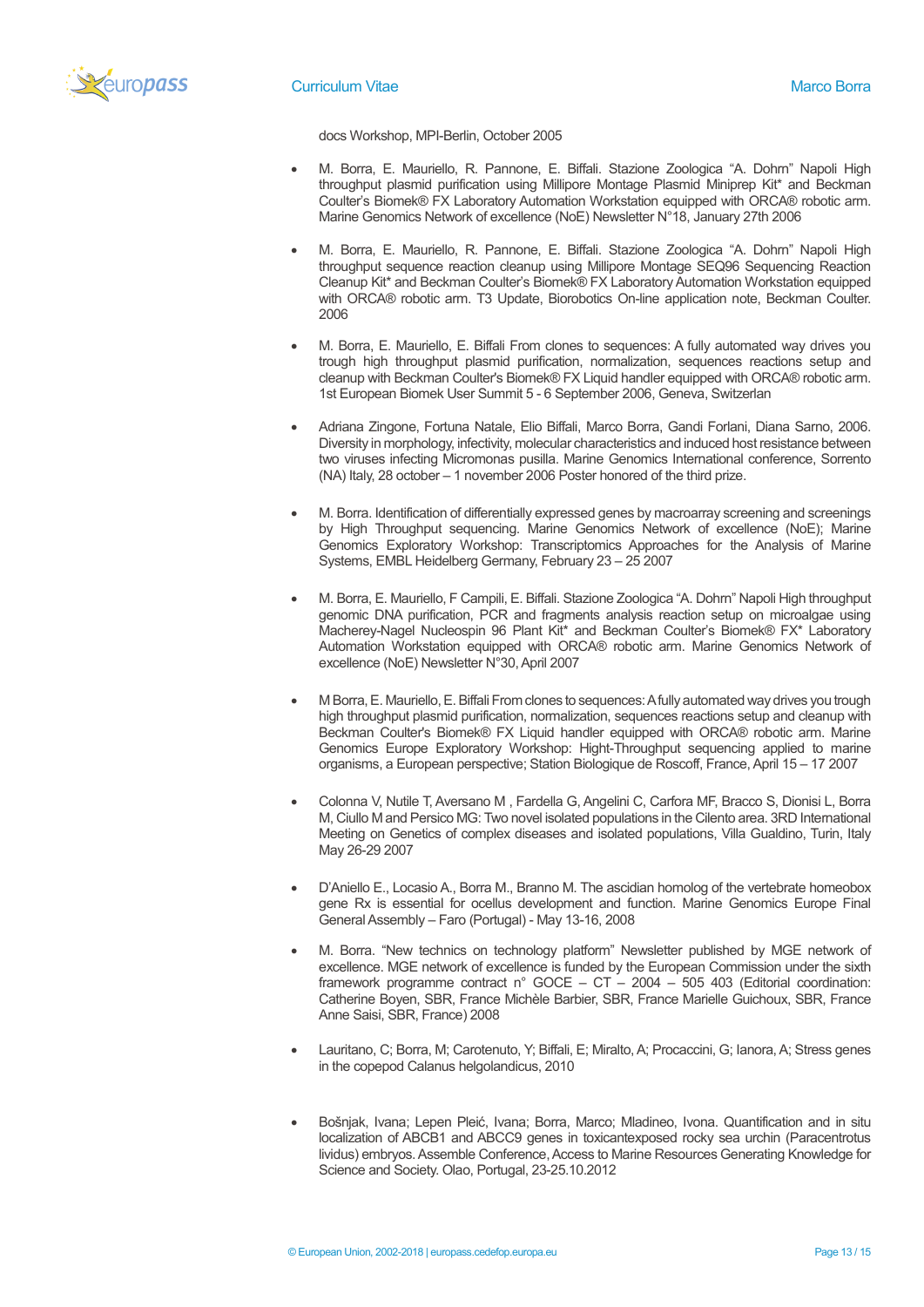

- Bošnjak, Ivana; Lepen Pleić, Ivana; Borra, Marco; Iamunno, Franco; Benvenuto, Giovanna; Mladineo, Ivona. The impacts of bisphenol A (BPA) on response genes involved in chemical defensome and cell-cycle regulation during rocky (Paracentrotus lividus) sea urchin embryonic development. Assemble Conference, Access to Marine Resources Generating Knowledge for Science and Society. Olhao, Portugal, 25-25.10.2012
- Bošnjak, Ivana; Pleić, Ivana Lepen; Borra, Marco; Mladineo, Ivona; Quantification and in situ localization of ABCB1 and ABCC9 genes in toxicant-exposed rocky sea urchin (Paracentrotus lividus) embryos. "Assemble Conference, Access to Marine Resources Generating Knowledge for Science and Society" 2012.
- Bošnjak, Ivana; Pleić, Ivana Lepen; Borra, Marco; Iamunno, Franco; Benvenuto, Giovanna; Mladineo, Ivona; The impacts of bisphenol A (BPA) on response genes involved in chemical defensome and cell-cycle regulation during rocky (Paracentrotus lividus) sea urchin embryonic development. "Assemble Conference, Access to Marine Resources Generating Knowledge for Science and Society", 2012.
- Bošnjak, Ivana; Pleić, Ivana Lepen; Borra, Marco; Benevenuto, Giovanna; Mladineo, Ivona; ,Toxicity of bisphenol A (BPA) on urchin embryo gene expression and morphology,2nd International Symposium "VERA JOHANIDES" 2013
- Bošnjak, Ivana; Borra, Marco; Iamunno, Franco; Ujević, Ivana; Bušelić, Ivana; Mladineo, Ivona; Effect of bisphenol A (BPA) on urchin embryo genes expression and ultrastructure. 5th FEBS Special Meeting: ATP-Binding Cassette (ABC) Proteins: From Multidrug Resistance to Genetic Diseases, 2014

#### Contribution in books Stevens, B., C. Jolly et J. Jolliffe (2021), « A new era of digitalisation for ocean sustainability? : Prospects, benefits, challenges », OECD Science, Technology and Industry Policy Papers, n° 111, Éditions OCDE, Paris[, https://doi.org/10.1787/a4734a65-en](https://doi.org/10.1787/a4734a65-en).

OECD (2019), Rethinking Innovation for a Sustainable Ocean Economy, OECD Publishing, Paris. <https://doi.org/10.1787/9789264311053-en>

OECD (2021) Blueprint for improved measurement of the international ocean economy: An exploration of satellite accounting for ocean economic activity. OECD Publishing, Paris. <https://dx.doi.org/10.1787/aff5375b-en>

#### **Memberships**

- CTLS Association Core Technologies for Life Science
- Italian National Order of Biologists
- SIBIOC Society

## **Reviewer**

- o PLoS ONE
- o Molecular Ecology
- o Molecular Biotechnology
- o Journal of Microbiology
- o Member of the editorial board of Journal of Coastal Life Medicine (JCLM)
- o Registered in REPRISE the Register of Scientific Experts set up at the MIUR
- o Member of the European Science Foundation (ESF) College of Expert Reviewers.